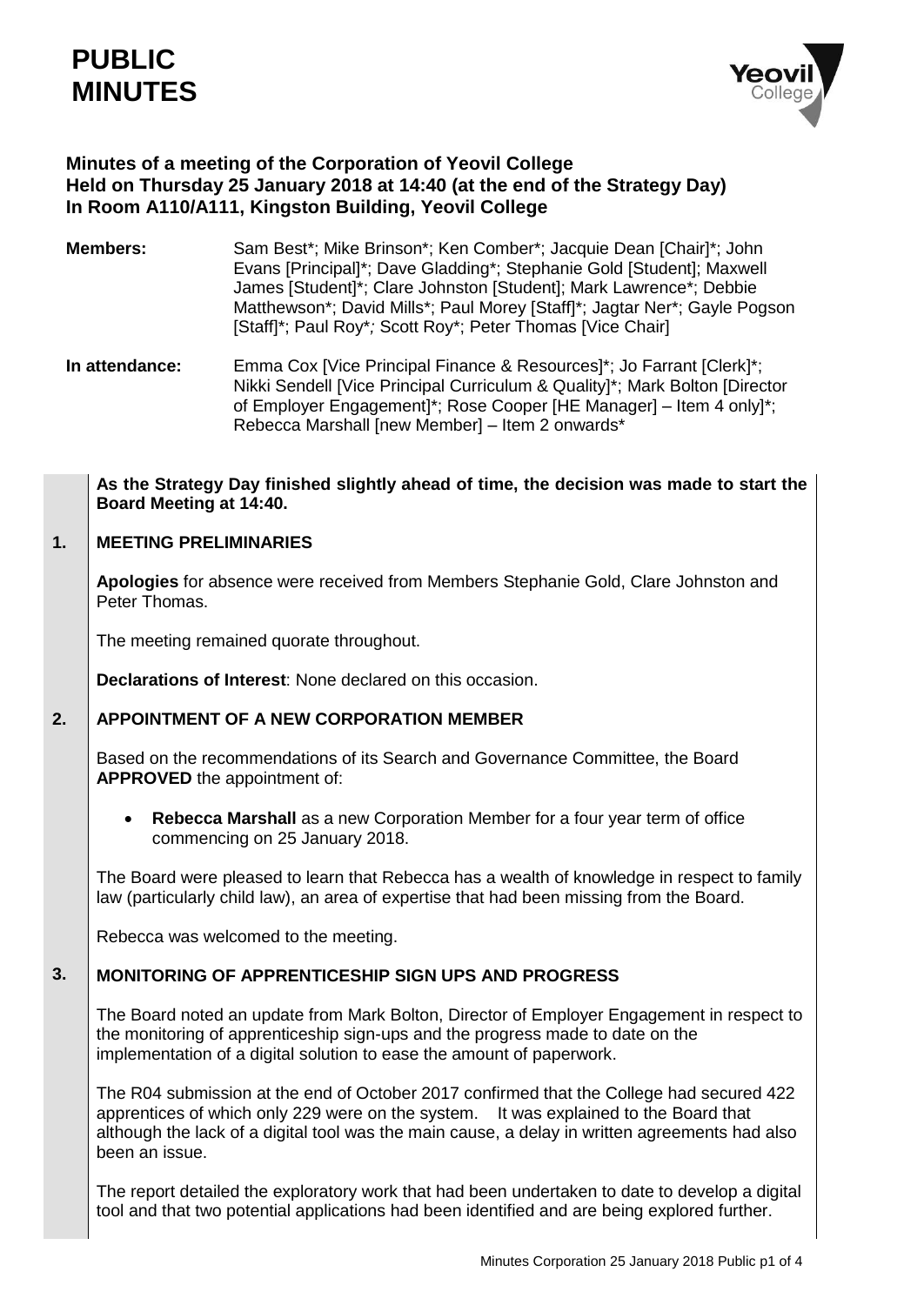The Board noted that a business proposal would be discussed at the next SMT meeting with a pilot of both applications expected towards the end of March.

**D of EE**

The Board expects to receive an update on the pilot at its meeting in June.

### **4. HE UPDATE**

The Board had invited Rose Cooper, HE Manager, to today's meeting to bring Members up to date with progress on the HE strategy.

Particular points noted during the update included:

- Strong and collaborative relationships continue with university partners. A new partnership with Plymouth University is anticipated to be announced within the next few days.
- Connections with AoC, HEFCE and OIA have all been re-established.
- Notification of recent HE Submissions, including:
	- Office for Fair Access (OFFA) "Access Agreement" had been approved all universities and colleges that want to charge higher fees must have an access agreement.
	- Teaching Excellence Framework (TEF) submitted in January a scheme for recognising excellent teaching and provides information to help prospective students to choose where to study. In 2019, TEF will be a mandatory requirement for registration with the Office for Students (OfS), From April 2018 OfS will be the regulatory body for the HE Sector in England and institutions will need to be registered in order to continue to receive public funding/student loans.
	- Opportunities to engage student partnerships by speaking at conferences.

The Clerk would circulate the slides from today's presentation as the document contained useful links for further reading if Governors wish to do so outside of today's meeting.

The Board thanked Rose for her informative update and felt highly reassured by the management of the HE provision.

Rose left the meeting at 16:00.

### **5. CHAIR'S REPORT**

Members **noted** the Chair's Report which included key items of business from today's earlier Strategy Day that were not covered elsewhere on today's agenda.

During the Strategy Day, Members discussed in detail matters in respect to:

- Staff Survey
- Single Points of Failure
- Staff benefits
- Class sizes

**6.**

- Estate buildings
- 3 Year Financial Plan

Key discussions and recommendations made in respect to the above are recorded separately in a confidential set of minutes.

# **MINUTES OF CORPORATION MEETINGS**

The Board **APPROVED** the following minutes as true and accurate records of the meeting held on:

- 07 December 2017 Public
- 07 December 2017 Confidential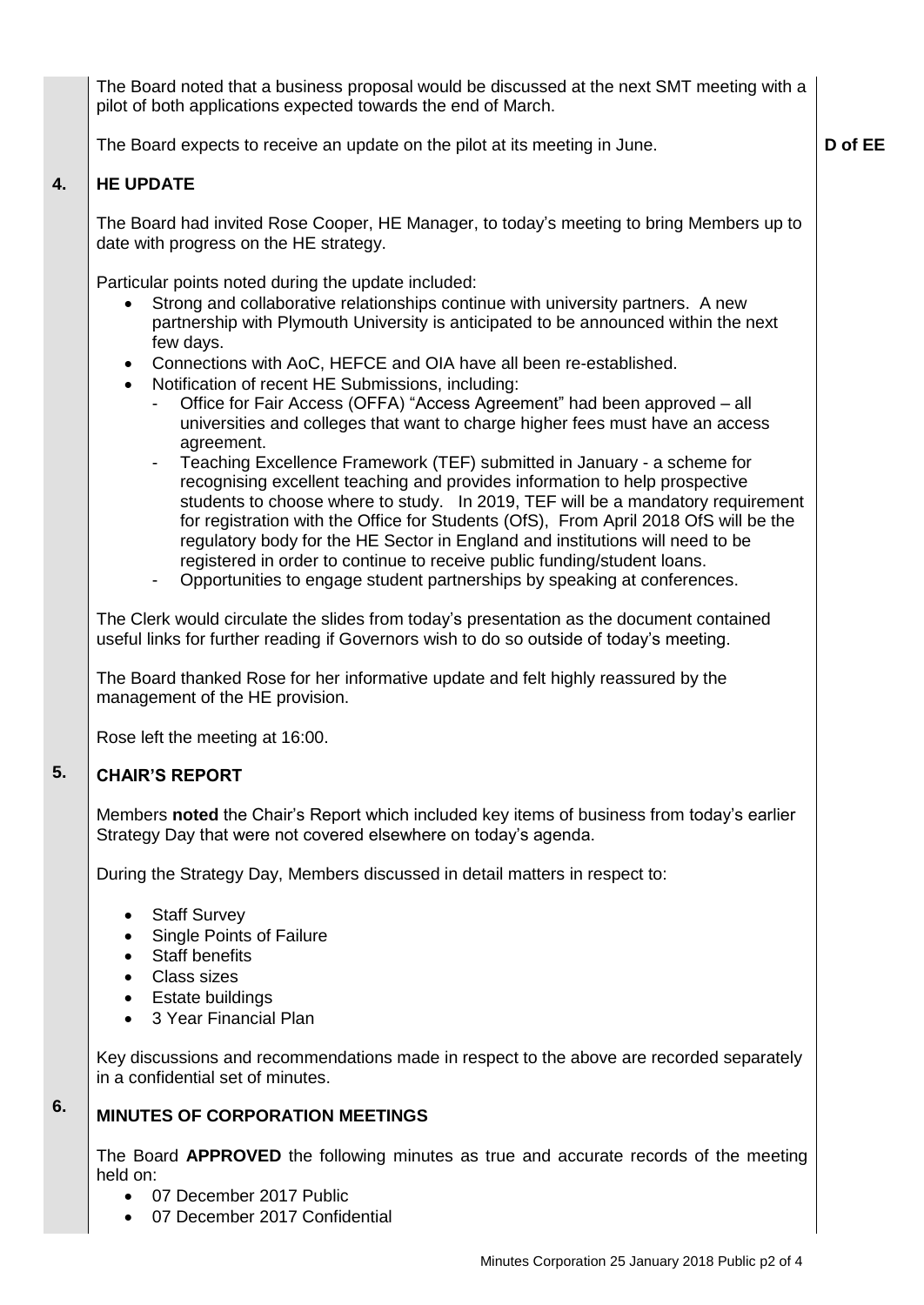# 07 December 2017 Strictly Confidential

All three sets of minutes were signed by the Chair. The public version would be uploaded onto the College website.

### **7. MATTERS ARISING**

The action and query sheet was **noted**, reviewed and updated. Actions were either complete, included elsewhere on today's agenda or being appropriately tracked and carried forward. The Board were informed that there had been no further developments in respect to the VAT reclaim on the two new builds. With the opening of the new construction skills centre imminent, it is anticipated that the project spend can be closed off within the next couple of months.

### **8. FINANCIAL UPDATE**

Finances had been the subject of key discussions at today's strategy session as the Board had rigorously reviewed the 3 Year Financial Forecast.

The Board discussed the related financial commentary within the December 2017 Management Accounts in addition to noting a verbal update from the Vice Principal Finance and Resources.

Significant variances of +/- £25k against budget were highlighted and explained in detail. Particular reference was made to:

- Apprenticeships: current forecast exceeds budget (65 learners ahead of budget). Subcontracted apprenticeships are the main contributor to this increase.
- PAY: adverse variance of -£59k owing to new posts within Health & Care, Motor Vehicle and IT

The latest KPIs were then reviewed in detail which had been clearly rag rated against budget. The Board expects the KPIs to show attendance by curriculum area.

## **9. PRINCIPAL'S REPORT**

The Corporation **noted** the Principal's Report. **There were no strategic actions to approve,** the content of the report was for noting only,

The report updated the Board on:

- Pay Award
- The Restructuring Fund
- Buses
- New Management Structure
- Success story
- Institute of Technology

In addition, the Board **noted** the Operating Statement. Particular attention was made to the two red rag rated actions, however no further commentary was needed as the Board had already been sufficiently updated on both subjects earlier in today's meeting and strategy day.

### **10. TEACHING AND LEARNING**

The Board were informed that the Quality and Assurance Committee would next meet on Thursday 08 February 2018 to review applications, attendance and retention comparative data, subject area(s) of concern, underperforming course panel, target setting processes and value added.

The Board will review the minutes from this meeting at its next meeting in March.